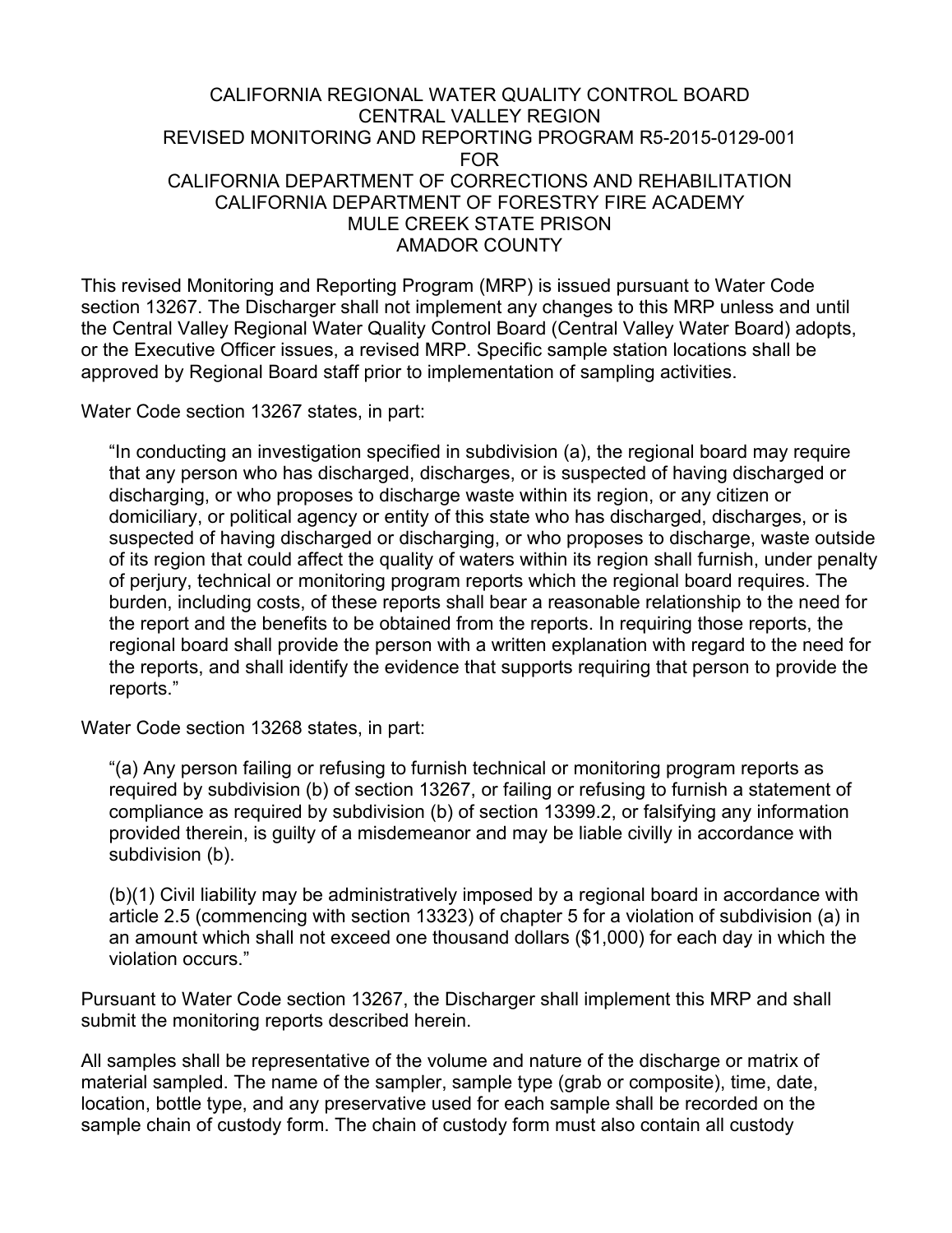REVISED MONITORING AND REPORTING PROGRAM R5-2015-0129-001 2 CALIFORNIA DEPARTMENT OF CORRECTIONS AND REHABILITATION CALIFORNIA DEPARTMENT OF FORESTRY FIRE ACADEMY MULE CREEK STATE PRISON WASTEWATER TREATMENT PLANT AMADOR COUNTY

information including date, time, and to whom samples were relinquished. If composite samples are collected, the basis for sampling (time or flow weighted) shall be approved by Central Valley Water Board staff

Field test instruments (such as those used to test pH, dissolved oxygen, and electrical conductivity) may be used provided that they are used by a State Water Resources Control Board, Environmental Laboratory Accreditation Program certified laboratory, or:

- 1. The operator is trained in proper use and maintenance of the instruments;
- 2. The instruments are field calibrated at the frequency recommended by the manufacturer;
- 3. The instruments are serviced and/or calibrated by the manufacturer at the recommended frequency; and
- 4. Field calibration reports are maintained and submitted as described in the "Reporting" section of the MRP.

Laboratory analytical procedures shall comply with the methods and holding times specified in the following: Methods for Organic Chemical Analysis of Municipal and Industrial Wastewater (EPA); Test Methods for Evaluating Solid Waste (EPA); Methods for Chemical Analysis of Water and Wastes (EPA); Methods for Determination of Inorganic Substances in Environmental Samples (EPA); Standard Methods for the Examination of Water and Wastewater (APHA/AWWA/WEF); and Soil, Plant and Water Reference Methods for the Western Region (WREP 125). Accepted editions shall be those that are approved for use by the United States Environmental Protection Agency or the California Department of Public Health's Environmental Laboratory Accreditation Program. The Discharger may propose alternative methods for approval by the Executive Officer. Where technically feasible, laboratory reporting limits shall be lower than the applicable water quality objectives for the constituents to be analyzed.

### **WASTEWATER TRANSMISSION LINES**

The California Department of Forestry Fire Academy shall monitor the collection system and wastewater pipeline on its property on a monthly basis for pipe anomalies, cracks, overflows, or leaks. A copy of all monitoring inspections shall be submitted to California Department of Corrections and Rehabilitation (CDCR) and shall be included in the CDCR's monthly reports to the Central Valley Water Board.

CDCR shall monitor the collection system and wastewater pipeline, including the Preston Youth Authority Facility and the transmission pipeline on its property, that connects to the Ione Tertiary Plant, on a monthly basis for pipe anomalies, cracks, overflows, or leaks. A copy of all monitoring inspections shall be submitted to shall be included in the CDCR's monthly reports to the Central Valley Water Board.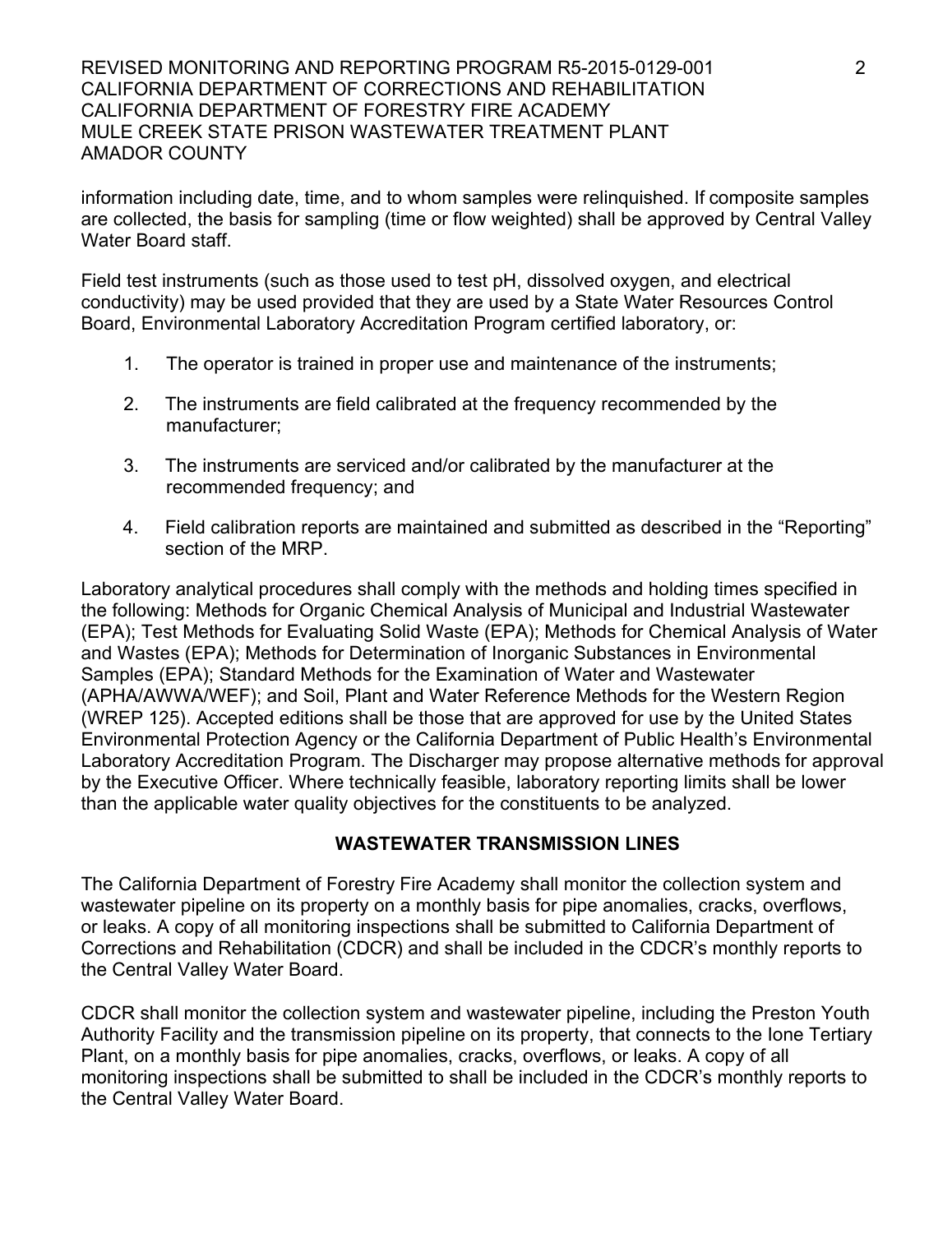REVISED MONITORING AND REPORTING PROGRAM R5-2015-0129-001 3 CALIFORNIA DEPARTMENT OF CORRECTIONS AND REHABILITATION CALIFORNIA DEPARTMENT OF FORESTRY FIRE ACADEMY MULE CREEK STATE PRISON WASTEWATER TREATMENT PLANT AMADOR COUNTY

### **INFLUENT MONITORING**

Influent monitoring shall include, at a minimum, the following:

| Constituent/Parameter                                        | <b>Units</b> | Sample Type          | Monitoring<br>Frequency | Reporting<br>Frequency |
|--------------------------------------------------------------|--------------|----------------------|-------------------------|------------------------|
| Flow, see note No.1                                          | gpd          | Meter<br>Observation | Continuous              | Monthly                |
| BOD <sub>5</sub> , see note No.2                             | mg/L         | Grab                 | Monthly                 | Monthly                |
| pH                                                           |              | Grab                 | Monthly                 | Monthly                |
| <b>Total Suspended Solids</b>                                | mg/L         | Grab                 | Monthly                 | Monthly                |
| <b>Electrical Conductivity</b>                               | umhos/cm     | Grab                 | Monthly                 | Monthly                |
| <b>Volatile Organic Compounds</b><br>(VOCs), see note No.3   | $\mu$ g/L    | Grab                 | Weekly                  | Monthly                |
| Semi Volatile Organic<br>Compounds (SVOCs), see<br>note No.4 | $\mu$ g/L    | Grab                 | Weekly                  | Monthly                |

Notes:

- 1. Total flow coming into the WWTP must be reported, as well as individual flow values for the Old Prison, MCIC, Preston Youth Authority, and Cal Fire facilities.
- 2. BOD5 is 5-day biochemical oxygen demand.
- 3. VOCs shall be analyzed by EPA method 8260B or equivalent. Analysis shall include the full list of VOC analytes.
- 4. SVOCs shall be analyzed by EPA method 8270E or equivalent. Analysis shall include the full list of SVOC analytes.

### **EFFLUENT MONITORING**

CDCR shall collect effluent samples immediately downstream of disinfection system and prior to entering into the storage reservoir. At a minimum, effluent monitoring shall include the following:

| Constituent                                       | <b>Units</b> | Sample Type          | Sampling<br>Frequency | Reporting<br>Frequency |
|---------------------------------------------------|--------------|----------------------|-----------------------|------------------------|
| Flows, see note No.1                              | gpd          | Meter<br>Observation | Continuous            | Monthly                |
| <b>Total Coliform Organisms, see</b><br>note No.2 | MPN /100 mL  | Grab                 | Weekly                | Monthly                |
| BOD <sub>5</sub>                                  | mg/L         | Grab                 | Monthly               | Monthly                |
| <b>Total Dissolved Solids</b>                     | mg/L         | Grab                 | Monthly               | Monthly                |
| <b>Electrical Conductivity</b>                    | umhos/cm     | Grab                 | Monthly               | Monthly                |
| Nitrate Nitrogen                                  | mq/L         | Grab                 | Monthly               | Monthly                |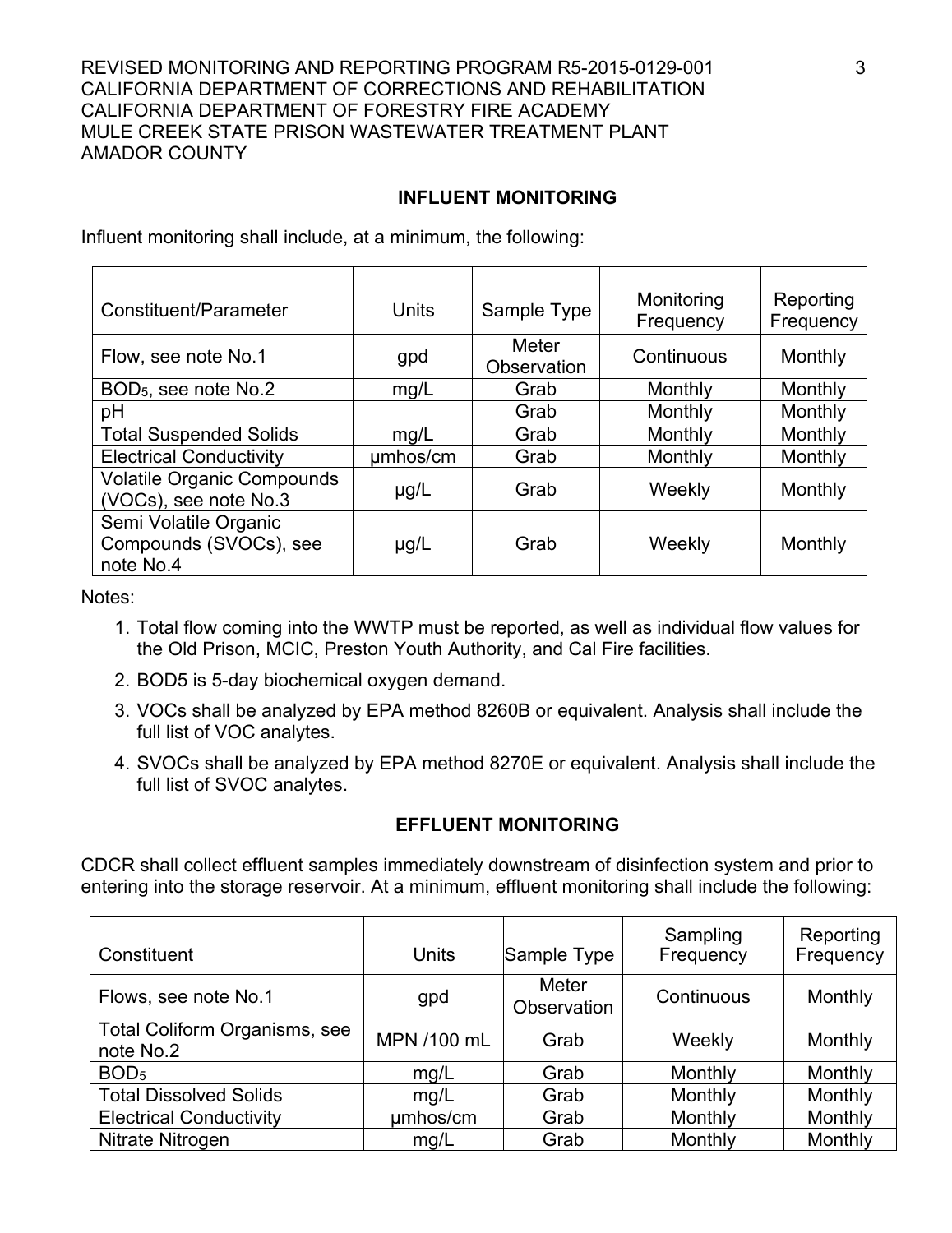### REVISED MONITORING AND REPORTING PROGRAM R5-2015-0129-001 4 CALIFORNIA DEPARTMENT OF CORRECTIONS AND REHABILITATION CALIFORNIA DEPARTMENT OF FORESTRY FIRE ACADEMY MULE CREEK STATE PRISON WASTEWATER TREATMENT PLANT AMADOR COUNTY

| Constituent                                                  | <b>Units</b> | Sample Type | Sampling<br>Frequency | Reporting<br>Frequency |
|--------------------------------------------------------------|--------------|-------------|-----------------------|------------------------|
| <b>Total Kjeldahl Nitrogen</b>                               | mg/L         | Grab        | Monthly               | Monthly                |
| Sodium                                                       | mg/L         | Grab        | Monthly               | Monthly                |
| Chloride                                                     | mg/L         | Grab        | Monthly               | Monthly                |
| pH                                                           | Standard     | Grab        | Monthly               | Monthly                |
| <b>Volatile Organic Compounds</b><br>(VOCs), see note No.3   | $\mu$ g/L    | Grab        | Weekly                | Monthly                |
| Semi Volatile Organic<br>Compounds (SVOCs), see<br>note No.4 | $\mu$ g/L    | Grab        | Weekly                | Monthly                |
| Standard Minerals, see note<br>No. 5                         | mg/L         | Grab        | Annually              | Annually               |

Notes:

- 1. Flows sent to the Ione Tertiary Treatment Plant, Effluent Storage Reservoir and each LAAs, respectively.
- 2. Using a minimum of 15 tubes or three dilutions
- 3. VOCs shall be analyzed by EPA method 8260B or equivalent. Analysis shall include the full list of VOC analytes.
- 4. SVOCs shall be analyzed by EPA method 8270E or equivalent. Analysis shall include the full list of SVOC analytes.
- 5. Standard minerals shall include, at a minimum, the following elements and compounds: arsenic, boron, calcium, dissolved iron, magnesium, dissolved manganese, potassium, sulfate, total alkalinity (including alkalinity series), and hardness. Samples for metals analysis shall be filtered prior to preservation and digestion using a 0.45-micron filter.

# **EFFLUENT STORAGE RESERVOIR MONITORING**

CDCR shall collect samples from an established sampling station located in an area that will provide a sample representative of the wastewater in the effluent storage reservoir. Freeboard shall be measured vertically from the surface of the pond water to the lowest elevation of the surrounding berm and shall be measured to the nearest 0.1 feet. Monitoring of the storage reservoir shall include, at a minimum, the following:

| Constituent                        | Units | Sample Type | Monitoring<br>Frequency | Reporting<br>Frequency |
|------------------------------------|-------|-------------|-------------------------|------------------------|
| Dissolved Oxygen, see<br>note No.1 | mg/L  | Grab        | Weekly                  | Monthly                |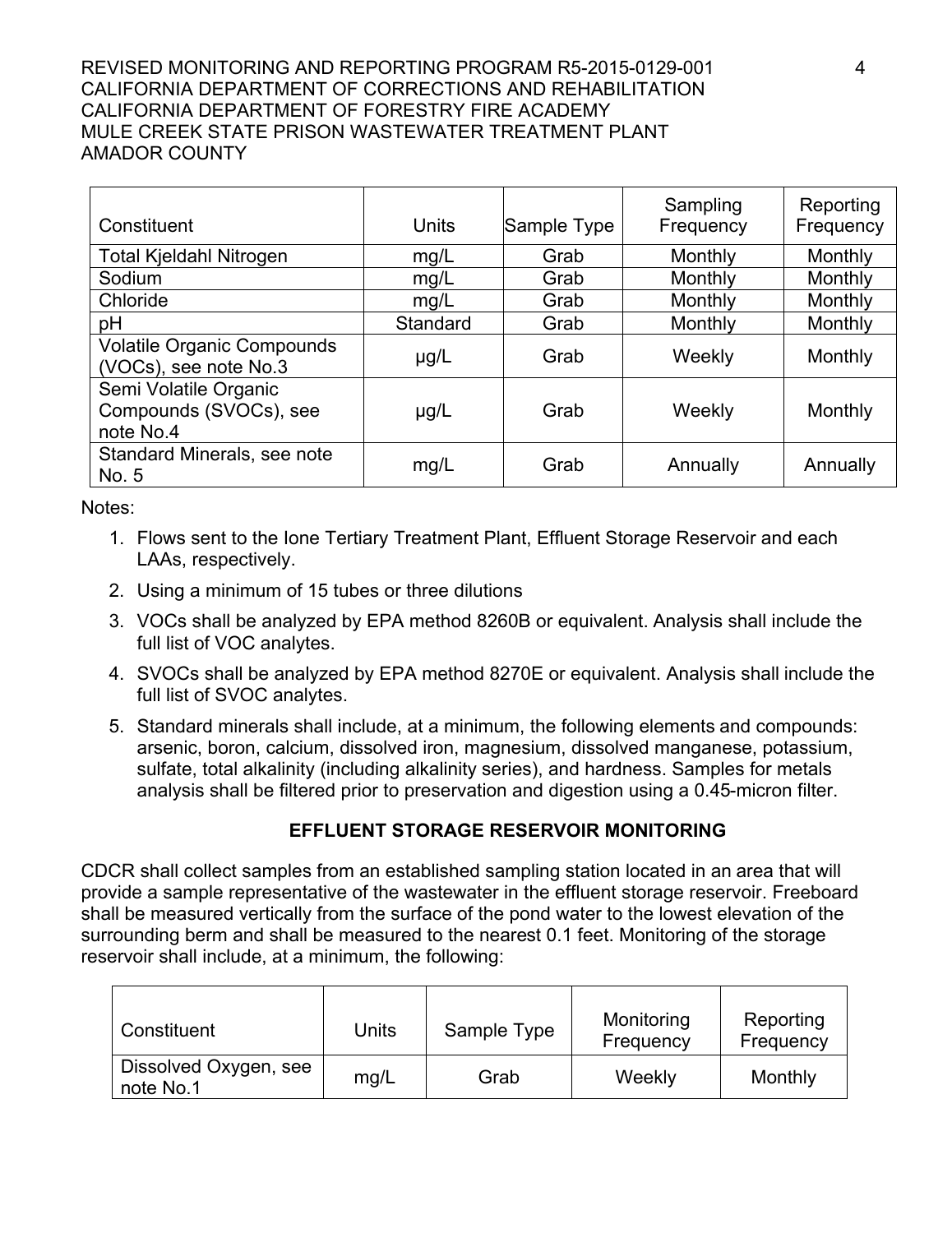### REVISED MONITORING AND REPORTING PROGRAM R5-2015-0129-001 **5** CALIFORNIA DEPARTMENT OF CORRECTIONS AND REHABILITATION CALIFORNIA DEPARTMENT OF FORESTRY FIRE ACADEMY MULE CREEK STATE PRISON WASTEWATER TREATMENT PLANT AMADOR COUNTY

| Constituent                                                   | Units      | Sample Type | Monitoring<br>Frequency | Reporting<br>Frequency |
|---------------------------------------------------------------|------------|-------------|-------------------------|------------------------|
| <b>Volatile Organic</b><br>Compounds (VOCs),<br>see note No.2 | $\mu$ g/L  | Grab        | Weekly                  | Monthly                |
| Semi Volatile Organic<br>Compounds (SVOCs),<br>see note No.3  | $\mu$ g/L  | Grab        | Weekly                  | Monthly                |
| рH                                                            | Standard   | Grab        | Weekly                  | Monthly                |
| Freeboard                                                     | $0.1$ feet | Measurement | Weekly                  | Monthly                |
| Odors                                                         |            | Observation | Weekly                  | Monthly                |
| Levee Condition, see<br>note No.4                             |            | Observation | Weekly                  | Monthly                |

Notes:

- 1. Samples shall be collected at a depth of one foot from each pond in use, opposite the inlet.
- 2. VOCs shall be analyzed by EPA method 8260B or equivalent. Analysis shall include the full list of VOC analytes.
- 3. SVOCs shall be analyzed by EPA method 8270E or equivalent. Analysis shall include the full list of SVOC analytes.
- 4. Containment levees shall be observed for signs of seepage or surfacing water along the exterior toe of the levees. If surfacing water is found, then a sample shall be collected and tested for total fecal coliform organisms and electrical conductivity. If any signs of seepage are observed on containment levees the Division of Safety of Dams should be immediately notified.

# **LAND APPLICATION AREA MONITORING**

CDCR shall monitor the LAAs on an **hourly basis** effluent is being applied. Effluent shall be evenly distributed to the LAAs. Evidence of erosion, field saturation, irrigation runoff, or the presence of nuisance conditions shall be noted in a daily log and be submitted with the monthly monitoring reports. If the LAAs are not used, then the monthly monitoring reports shall state so. Effluent monitoring results shall be used in calculations to ascertain loading rates at the LAAs. Monitoring of the LAAs shall include the following:

| Constituent                        | Units | Sample Type          | Sampling<br>Frequency | Reporting<br>Frequency |
|------------------------------------|-------|----------------------|-----------------------|------------------------|
| Flow to Each LAA, see note<br>No.1 | gpd   | Meter<br>observation | Daily                 | Monthly                |
| Acreage Applied                    | acres | Calculated           | Daily                 | Monthly                |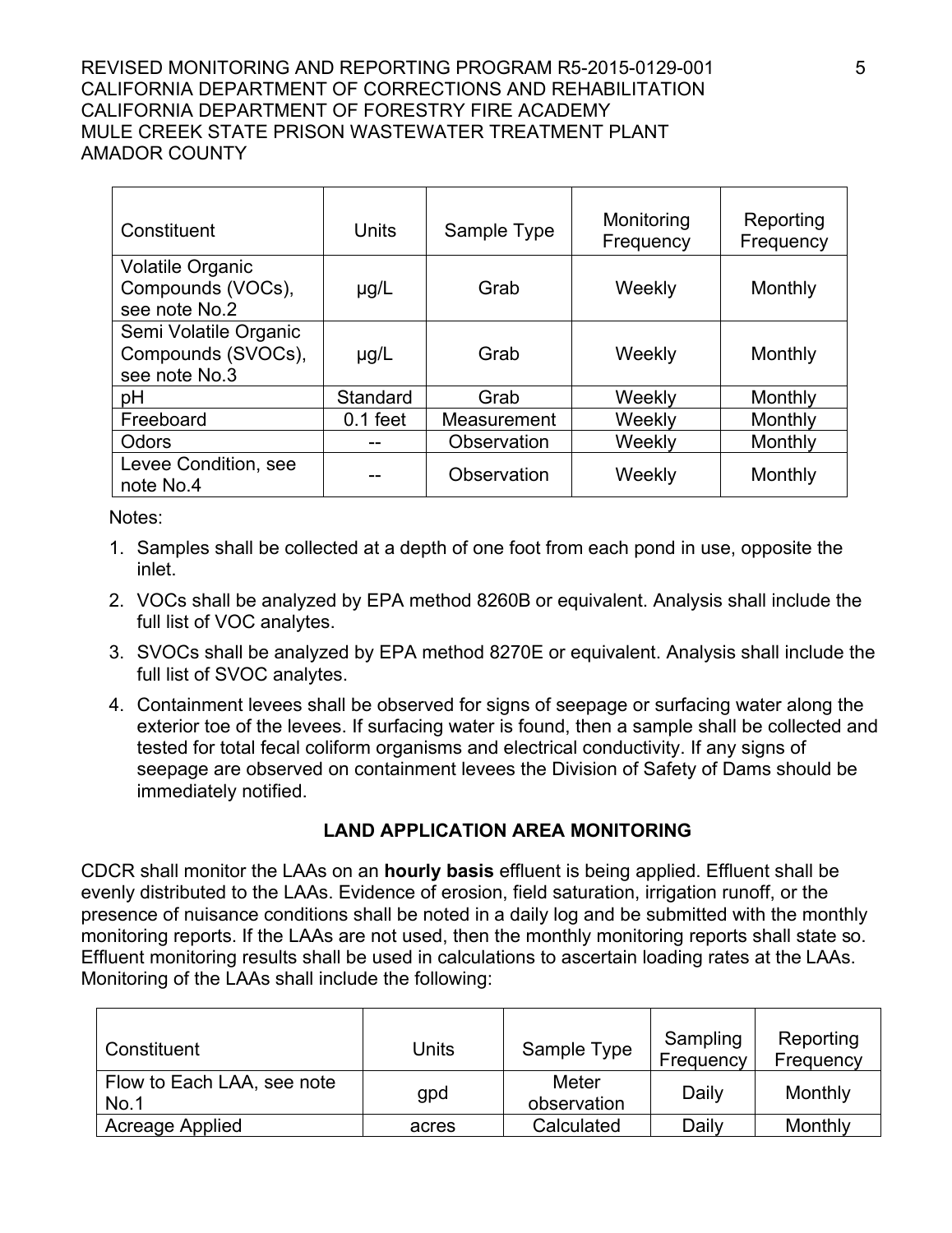### REVISED MONITORING AND REPORTING PROGRAM R5-2015-0129-001 6 CALIFORNIA DEPARTMENT OF CORRECTIONS AND REHABILITATION CALIFORNIA DEPARTMENT OF FORESTRY FIRE ACADEMY MULE CREEK STATE PRISON WASTEWATER TREATMENT PLANT AMADOR COUNTY

| Constituent                                           | Units         | Sample Type | Sampling<br>Frequency | Reporting<br>Frequency |
|-------------------------------------------------------|---------------|-------------|-----------------------|------------------------|
| <b>Water Application Rate, see</b><br>note No.2       | inches/day    | Calculated  | Daily                 | Monthly                |
| <b>Total Nitrogen Loading Rate,</b><br>see note No. 2 | lbs./ac/month | Calculated  | Monthly               | Monthly                |
| Rainfall, see note No. 3                              | inches        | Observation | Daily                 | Monthly                |
| <b>Tailwater Runoff Observation</b>                   | --            | Observation | Daily                 | Monthly                |
| Mule Creek Observation, see<br>note No. 4             | --            | Observation | Daily                 | Monthly                |

Notes:

- 1. Specific LAAs in use shall be identified.
- 2. Calculated average for each LAA in use.
- 3. Rainfall data to be collected from the weather station that is nearest to the LAAs. Alternatively, a rain gauge may be installed at the site.
- 4. On all days that effluent is land applied the condition of Mule Creek must be observed upstream and downstream of the Mule Creek State Prison property, at the property boundary. Observations should include presence/absence of nearby standing water and/or flow. If measurable water is observed at the downstream location in Mule Creek between 15 May and 15 October and it has not rained within the previous 24 hours a sample must be collected. Samples must be analyzed for all constituents listed in the Surface Water Monitoring section below. If a downstream sample is collected and flow is also observed at the upstream location, then an upstream sample must also be collected and analyzed for all constituents listed in the Surface Water Monitoring section below.

### **GROUNDWATER MONITORING**

CDCR shall conduct the following groundwater monitoring program. This groundwater sampling and analysis program applies to all groundwater monitoring wells installed at the site.

Prior to sampling, depth to groundwater measurements shall be measured in each monitoring well to the nearest 0.01 feet. Groundwater elevations shall then be calculated to determine groundwater gradient and flow direction. Monitoring wells to be sampled shall be purged of at least three well volumes until temperature, pH, and electrical conductivity have stabilized. Low or no-purge sampling methods are acceptable, if described in an approved Sampling and Analysis Plan. Samples shall be collected and analyzed using standard EPA methods. Groundwater monitoring shall include, at a minimum, the following: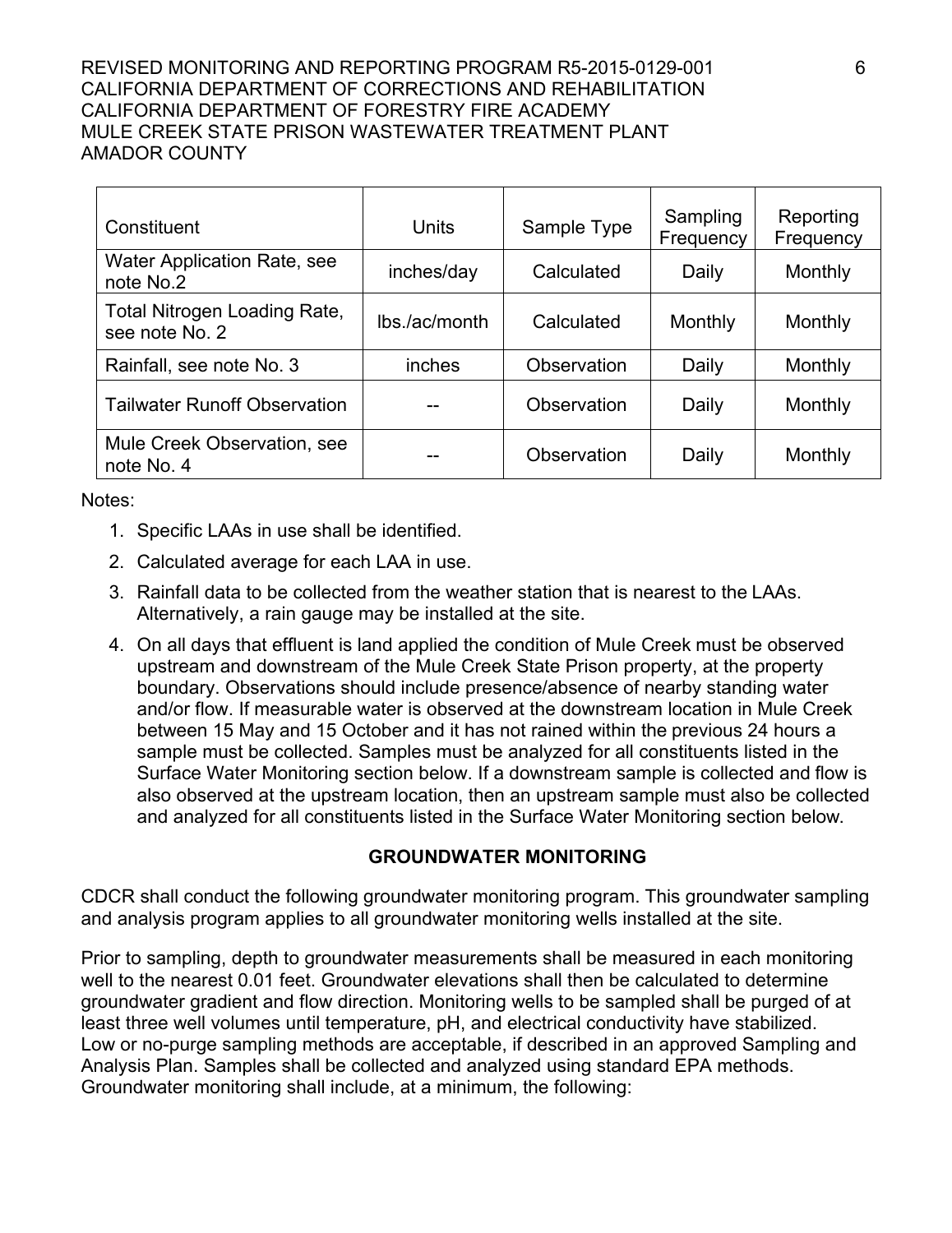### REVISED MONITORING AND REPORTING PROGRAM R5-2015-0129-001 7 CALIFORNIA DEPARTMENT OF CORRECTIONS AND REHABILITATION CALIFORNIA DEPARTMENT OF FORESTRY FIRE ACADEMY MULE CREEK STATE PRISON WASTEWATER TREATMENT PLANT AMADOR COUNTY

| Constituent                                               | <b>Units</b>         | Sample Type | Sampling<br>Frequency | Reporting<br>Frequency |
|-----------------------------------------------------------|----------------------|-------------|-----------------------|------------------------|
| Groundwater Elevation, see note<br>No.1                   | $0.01$ feet          | Calculated  | Quarterly             | Quarterly              |
| Depth to Groundwater                                      | $0.01$ feet          | Measurement | Quarterly             | Quarterly              |
| Gradient                                                  | feet/foot            | Calculated  | Quarterly             | Quarterly              |
| <b>Gradient Direction</b>                                 | degrees              | Calculated  | Quarterly             | Quarterly              |
| рH                                                        | Standard             | Grab        | Quarterly             | Quarterly              |
| <b>Total Dissolved Solids</b>                             | mg/L                 | Grab        | Quarterly             | Quarterly              |
| <b>Electrical Conductivity</b>                            | umhos/cm             | Grab        | Quarterly             | Quarterly              |
| Nitrate as Nitrogen                                       | mg/L                 | Grab        | Quarterly             | Quarterly              |
| Total Kjeldahl Nitrogen                                   | mg/L                 | Grab        | Quarterly             | Quarterly              |
| <b>Total Coliform Organisms, see</b><br>note No.2         | <b>MPN/100</b><br>mL | Grab        | Quarterly             | Quarterly              |
| Volatile Organic Compounds, see<br>note No. 3             | $\mu$ g/L            | Grab        | Quarterly             | Quarterly              |
| Semi Volatile Organic Compounds<br>(SVOCs), see note No.4 | $\mu$ g/L            | Grab        | Quarterly             | Quarterly              |
| Total Trihalomethanes, see note<br>No.5                   | $\mu$ g/L            | Grab        | Annually              | Annually               |
| Standard Minerals, see note No. 6                         | mg/L                 | Grab        | Annually              | Annually               |

Notes:

1 Groundwater elevations shall be based on depth-to-water using a surveyed measuring point elevation on the well and a surveyed reference elevation.

- 2 Using a minimum of 15 tubes or three dilutions.
- 3 VOCs shall be analyzed by EPA Method 8260B or equivalent. Analysis shall include the full list of VOC analytes.
- 4 SVOCs shall be analyzed by EPA method 8270E or equivalent. Analysis shall include the full list of SVOC analytes
- 5 Individual trihalomethane constituent concentrations shall be reported (EPA Method 8260B or equivalent).
- 6 Standard Minerals shall include, at a minimum, the following elements and compounds: arsenic, boron, calcium, chloride, dissolved iron, magnesium, dissolved manganese, potassium, sodium, sulfate, total alkalinity (including alkalinity series), and hardness. Samples for metals shall be filtered prior to preservation and digestion using a 0.45-micron filter.

## **SURFACE WATER MONITORING**

CDCR shall establish two surface sampling stations in Mule Creek. These sampling stations shall be within 50 feet of the Mule Creek State Prison property line, one at an upstream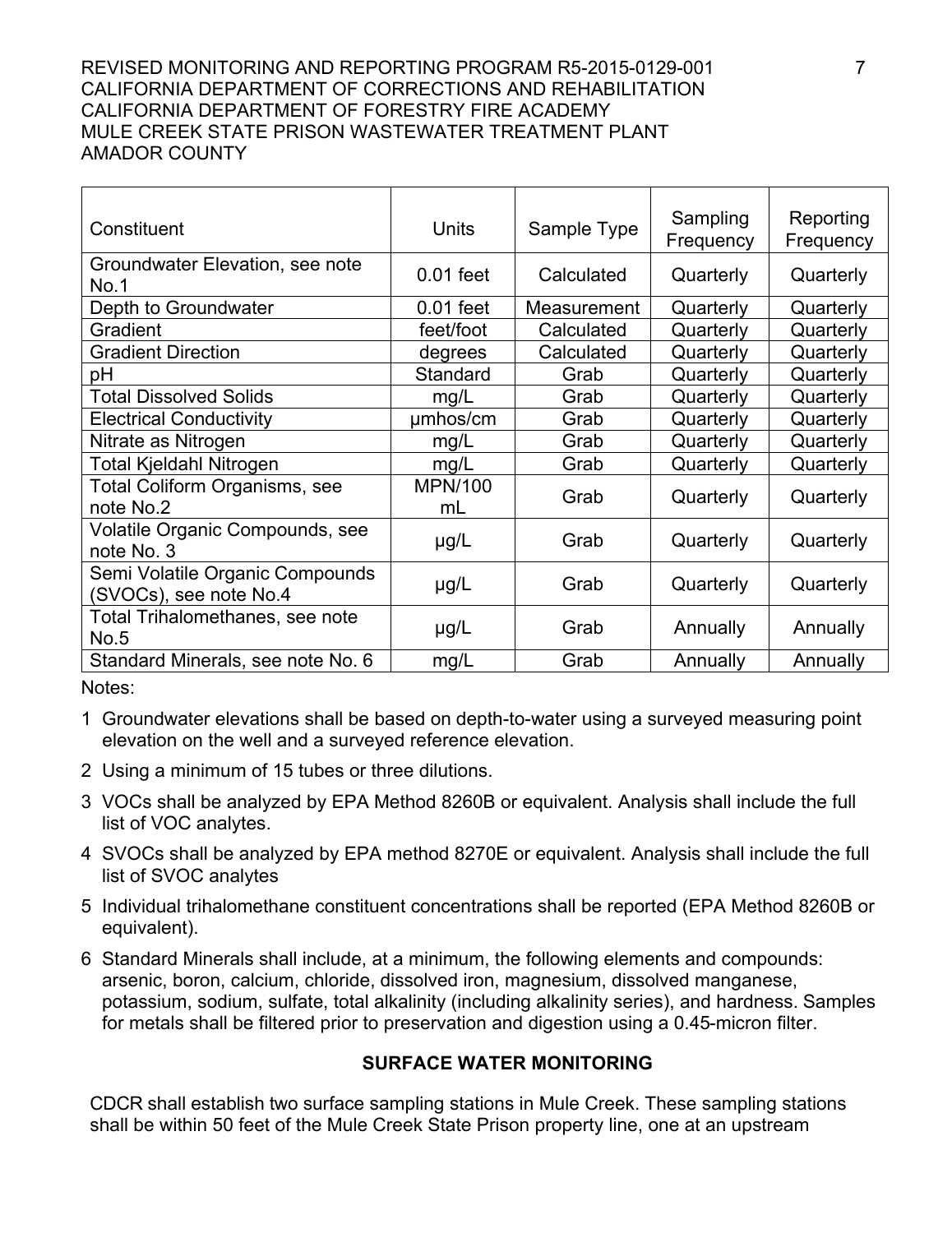#### REVISED MONITORING AND REPORTING PROGRAM R5-2015-0129-001 **8** CALIFORNIA DEPARTMENT OF CORRECTIONS AND REHABILITATION CALIFORNIA DEPARTMENT OF FORESTRY FIRE ACADEMY MULE CREEK STATE PRISON WASTEWATER TREATMENT PLANT AMADOR COUNTY

location and one at a downstream location. The surface water monitoring program shall apply only when water is visibly present in the Mule Creek surrounding the prison. If measurable water is not present at any of the sampling station, then the monthly monitoring report shall state so. Samples of the surface water shall be analyzed forthe following:

| Constituent                                                 | <b>Units</b> | Sample<br>Type | Sampling<br>Frequency            | Reporting<br>Frequency |
|-------------------------------------------------------------|--------------|----------------|----------------------------------|------------------------|
| <b>Electrical Conductivity</b>                              | umhos/cm     | Grab           | Twice-monthly,<br>see note No. 1 | Monthly                |
| <b>Total Fecal Coliform</b><br>Organisms,<br>see note No. 2 | MPN/100 mL   | Grab           | Twice-monthly,<br>see note No. 1 | Monthly                |
| VOCs, see note No. 3                                        | $\mu$ g/L    | Grab           | Twice-monthly,<br>see note No. 1 | Monthly                |

- 1 Twice-weekly shall mean two observations per week, 3 days apart
- 2 Using a minimum of 15 tubes or three dilutions.
- 3 VOCs shall be analyzed by EPA Method 8260B or equivalent. Analysis shall include the full list of VOC analytes.

### **WATER SUPPLY MONITORING**

CDCR shall complete the following water supply monitoring. A sampling station shall be established where a representative sample of the municipal water supply can be obtained. Municipal water supply monitoring shall include at least the following for each water source used during the previous year. As an alternative to annual water supply monitoring, CDCR may submit results of the most current municipal water supply monitoring data for Division of Drinking Water Program.

|                               |          | Sampling  | Reporting |
|-------------------------------|----------|-----------|-----------|
| Constituent                   | Units    | Frequency | Frequency |
| <b>Total Dissolved Solids</b> | mg/L     | Annually  | Annually  |
| рH                            | pH units | Annually  | Annually  |
| <b>Standard Minerals</b>      | mq/L     | Annually  | Annually  |

Note: Standard Minerals shall include, at a minimum, the following elements and compounds: boron, calcium, chloride, iron, magnesium, manganese, nitrate as nitrogen, potassium, sodium, sulfate, total alkalinity (including alkalinity series), and hardness. Include verification that the analysis is complete (i.e., cation/anion balance).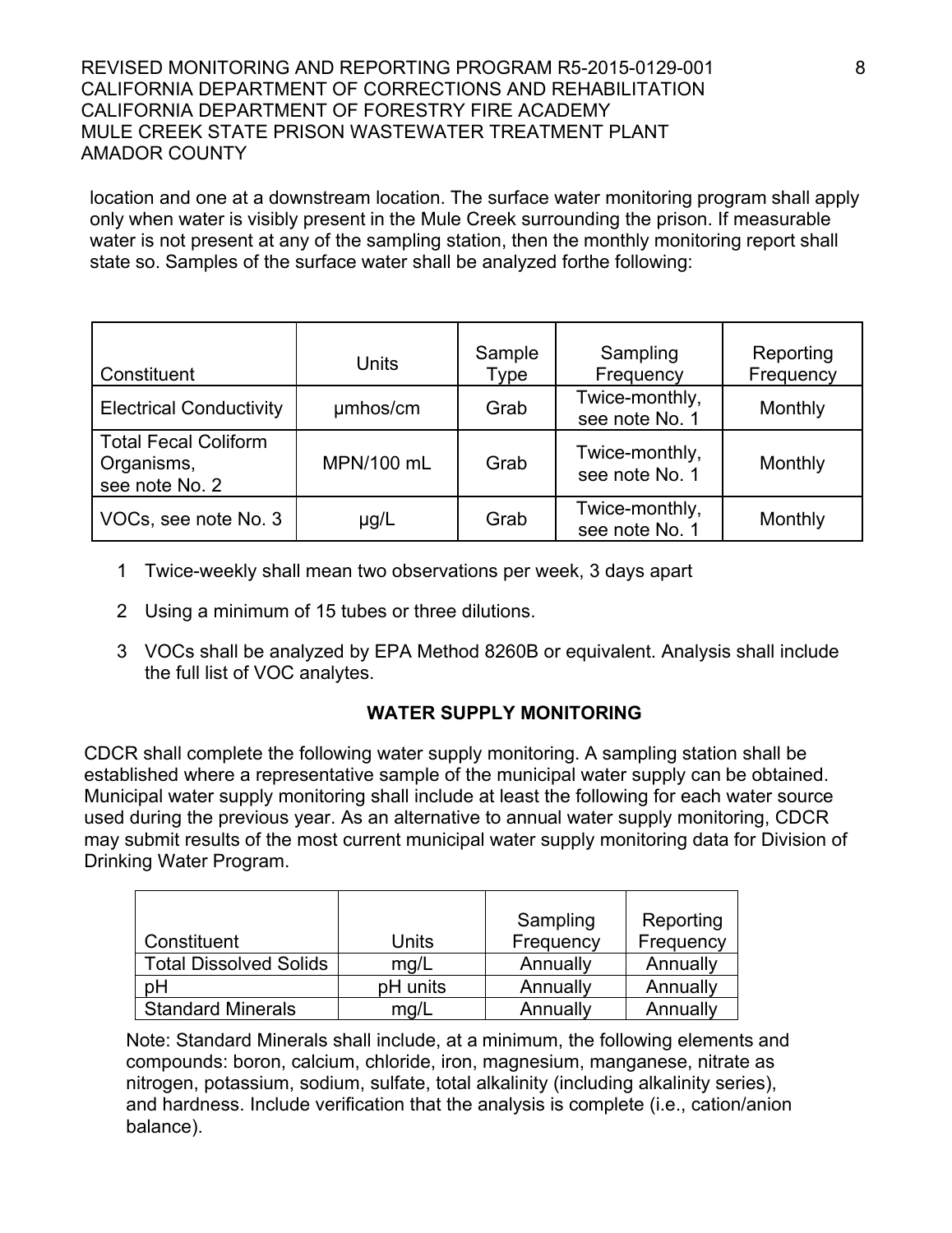REVISED MONITORING AND REPORTING PROGRAM R5-2015-0129-001 **Pro** CALIFORNIA DEPARTMENT OF CORRECTIONS AND REHABILITATION CALIFORNIA DEPARTMENT OF FORESTRY FIRE ACADEMY MULE CREEK STATE PRISON WASTEWATER TREATMENT PLANT AMADOR COUNTY

# **DOMESTIC WELL MONITORING**

CDCR shall conduct the following groundwater monitoring program of all active domestic wells associated with the addresses listed below.

- · 3470 Hwy 104, Ione, CA
- 10805 5 Mile Drive, Ione, CA
- 11300 Winter Road, Ione, CA
- 10555 5 Mile Drive, Ione, CA
- 11300 Collins Road, Ione, CA
- 10105 5 Mile Drive, Ione, CA
- · 9305 Dave Brubeck Road, Ione, CA

Prior to sampling, depth to groundwater measurements shall be measured in each monitoring well to the nearest 0.01 feet. For domestic supply wells where a top of casing elevation is known, groundwater elevations shall then be calculated to determine groundwater gradient and flow direction. Domestic water supply wells to be sampled shall be purged of at least three well volumes until temperature, pH, and electrical conductivity have stabilized. Low or nopurge sampling methods are acceptable, if described in an approved Sampling and Analysis Plan. Samples shall be collected and analyzed using standard EPA methods. Groundwater monitoring shall include, at a minimum, the following:

| Constituent                                        | <b>Units</b> | Sample Type | Sampling<br>Frequency | Reporting<br>Frequency |
|----------------------------------------------------|--------------|-------------|-----------------------|------------------------|
| Groundwater Elevation, see note<br>No.1            | $0.01$ feet  | Calculated  | Quarterly             | Quarterly              |
| Depth to Groundwater                               | $0.01$ feet  | Measurement | Quarterly             | Quarterly              |
| Gradient                                           | feet/foot    | Calculated  | Quarterly             | Quarterly              |
| <b>Gradient Direction</b>                          | degrees      | Calculated  | Quarterly             | Quarterly              |
| рH                                                 | Standard     | Grab        | Quarterly             | Quarterly              |
| <b>Total Dissolved Solids</b>                      | mg/L         | Grab        | Quarterly             | Quarterly              |
| <b>Electrical Conductivity</b>                     | umhos/cm     | Grab        | Quarterly             | Quarterly              |
| Nitrate as Nitrogen                                | mg/L         | Grab        | Quarterly             | Quarterly              |
| <b>Total Kjeldahl Nitrogen</b>                     | mg/L         | Grab        | Quarterly             | Quarterly              |
| <b>Total Coliform Organisms, see</b><br>note No. 2 | MPN/100 mL   | Grab        | Quarterly             | Quarterly              |
| Volatile Organic Compounds, see<br>note No. 3      | $\mu$ g/L    | Grab        | Quarterly             | Quarterly              |
| Total Trihalomethanes, see note<br>No. 4           | $\mu$ g/L    | Grab        | Annually              | Annually               |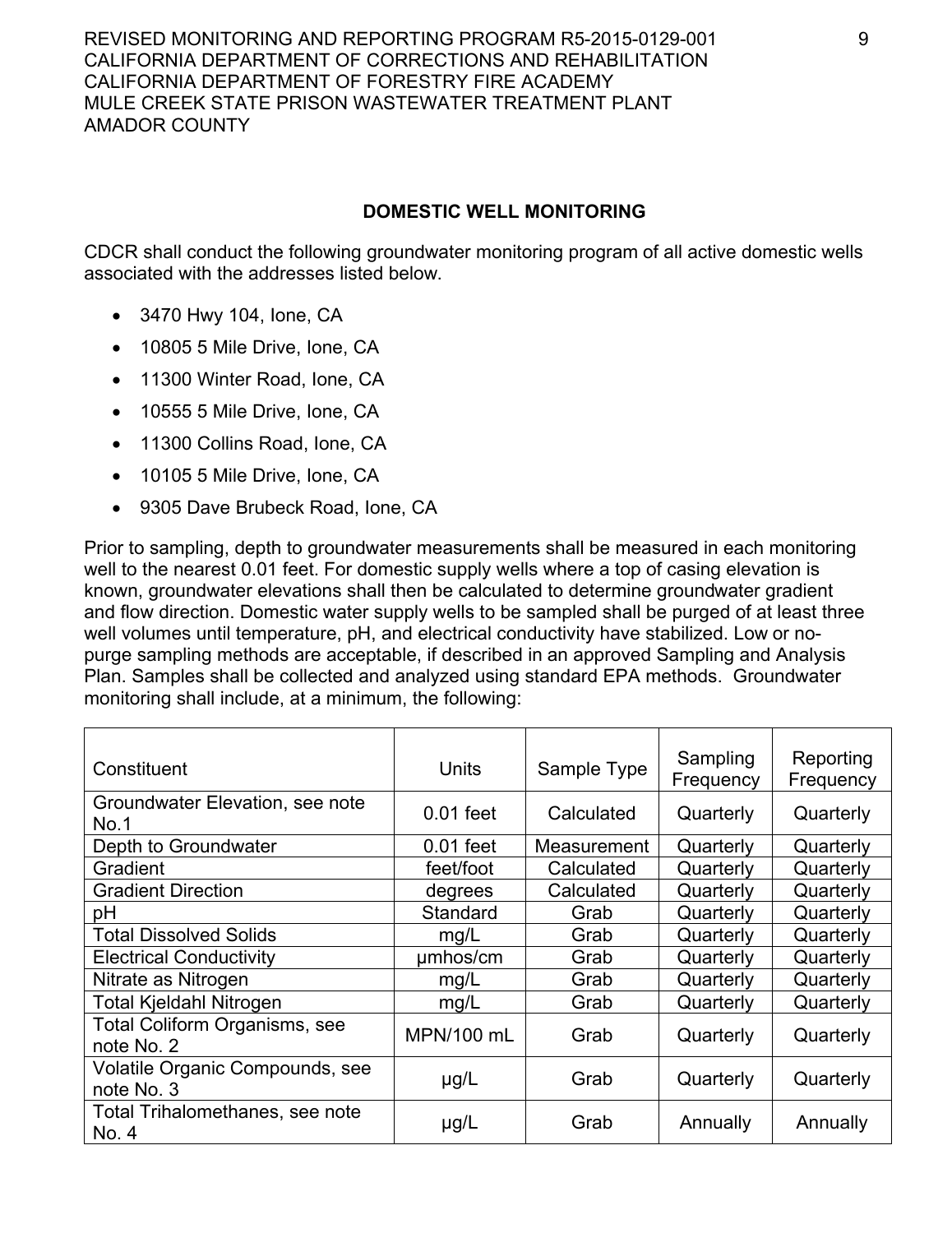### REVISED MONITORING AND REPORTING PROGRAM R5-2015-0129-001 10 CALIFORNIA DEPARTMENT OF CORRECTIONS AND REHABILITATION CALIFORNIA DEPARTMENT OF FORESTRY FIRE ACADEMY MULE CREEK STATE PRISON WASTEWATER TREATMENT PLANT AMADOR COUNTY

| Constituent                                                | Units | Sample Type | Sampling<br>Frequency | Reporting<br>Frequency |
|------------------------------------------------------------|-------|-------------|-----------------------|------------------------|
| Semi Volatile Organic Compounds<br>(SVOCs), see note No. 5 | µg/L  | Grab        | Quarterly             | Quarterly              |
| Standard Minerals, see note No. 6                          | mg/L  | Grab        | Annually              | Annually               |

Notes:

- 1 Groundwater elevations shall be based on depth-to-water using a surveyed measuring point elevation on the well to a surveyed reference elevation.
- 2 Using a minimum of 15 tubes or three dilutions.
- 3 VOCs shall be analyzed by EPA Method 8260B or equivalent. Analysis shall include the full list of VOC analytes.
- 4 Individual trihalomethane constituent concentrations shall be reported (EPA Method 8260B or equivalent).
- 5 SVOCs shall be analyzed by EPA method 8270E or equivalent. Analysis shall include the full list of SVOC analytes
- 6 Standard Minerals shall include, at a minimum, the following elements and compounds: arsenic, boron, calcium, chloride, dissolved iron, magnesium, dissolved manganese, potassium, sodium, sulfate, total alkalinity (including alkalinity series), and hardness. Samples for metals shall be filtered prior to preservation and digestion using a 0.45-micron filter.

## **SOLIDS/SLUDGE DISPOSAL MONITORING**

CDCR shall keep records regarding the quantity of biosolids and residual sludge generated by the treatment processes; any sampling and analytical data; the quantity of biosolids and residual sludge stored on site; and the quantity removed for disposal. The records shall also indicate the steps taken to reduce objectionable odors and other nuisance conditions. Records shall be stored onsite and available for review during inspections.

If biosolids are transported off-site for disposal, then the Discharger shall submit records identifying the hauling company, the amount of biosolids transported, the date removed from the facility, the location of disposal, and copies of all analytical data required by the entity accepting the waste. All records shall be submitted as part of the Annual Monitoring Report.

## **REPORTING**

All monitoring reports should be converted to a searchable Portable Document Format (PDF) and submitted electronically. Documents that are less than 50MB should be emailed to: [centralvalleysacramento@waterboards.ca.gov](mailto:centralvalleysacramento@waterboards.ca.gov).

Documents that are 50 MB or larger should be transferred to a CD, DVD, or flash drive and mailed to the following address: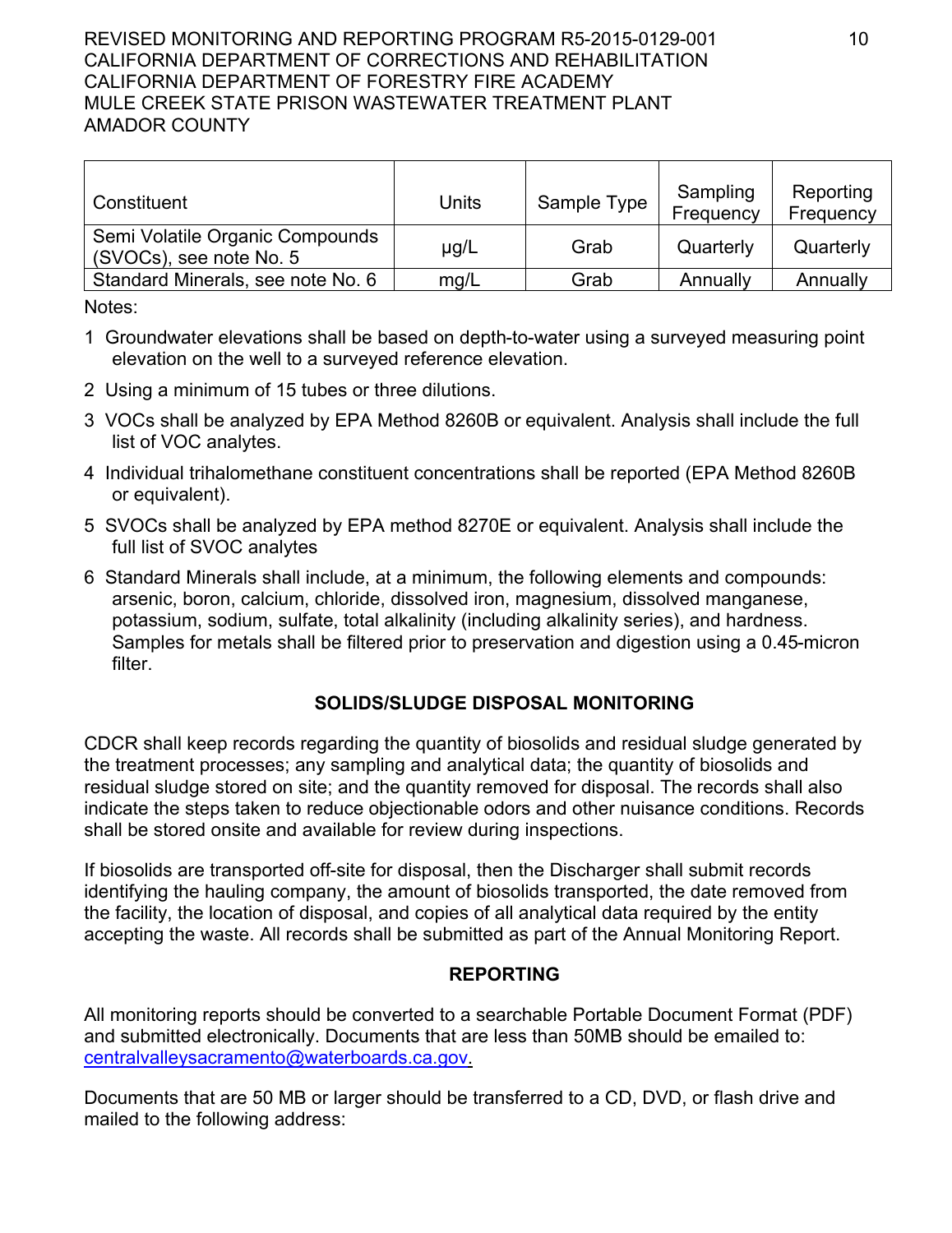REVISED MONITORING AND REPORTING PROGRAM R5-2015-0129-001 11 CALIFORNIA DEPARTMENT OF CORRECTIONS AND REHABILITATION CALIFORNIA DEPARTMENT OF FORESTRY FIRE ACADEMY MULE CREEK STATE PRISON WASTEWATER TREATMENT PLANT AMADOR COUNTY

Central Valley Regional Water Quality Control Board ECM Mailroom 11020 Sun Center Drive, Suite 200 Rancho Cordova, California 95670

Please include a transmittal sheet that includes the following:

### Attention: Compliance/Enforcement Section California Department of Corrections and Rehabilitation Mule Creek State Prison Wastewater Treatment Plant Amador County Place ID: 241842

In reporting monitoring data, the Discharger shall arrange the data in tabular form so that the date, sample type (e.g., effluent, pond, etc.), and reported analytical result for each sample are readily discernible. The data shall be summarized in such a manner to clearly illustrate compliance with waste discharge requirements and spatial or temporal trends, as applicable. The results of any monitoring done more frequently than required at the locations specified in the Monitoring and Reporting Program shall be reported in the next scheduled monitoring report.

Laboratory analysis reports shall be included in the monitoring reports. For a Discharger conducting any of its own analyses, reports must also be signed and certified by the chief of the laboratory.

In addition to the requirements of Standard Provision C.3, monitoring information shall include the method detection limit (MDL) and the Reporting limit (RL) or practical quantitation limit (PQL). If the regulatory limit for a given constituent is less than the RL (or PQL), then any analytical results for that constituent that are below the RL (or PQL) but above the MDL shall be reported and flagged as estimated.

As required by the California Business and Professions Code Sections 6735, 7835, and 7835.1, all groundwater monitoring reports shall be prepared under the direct supervision of a registered professional engineer or geologist and signed by the registered professional.

If violations occur, the Discharger shall notify the Central Valley Water Board within 10 business days after receiving the analytical laboratory reports.

# **A. Monthly Monitoring Reports**

CDCR shall submit Monthly Monitoring Reports to the Central Valley Water Board by the **1 st day of the second month** following the end of the reporting period (i.e. the January monthly report is due by 1 March). At a minimum, the reports shall include:

1. Results of the collection system, pump stations, wastewater transmission line, influent, effluent, storage reservoir, land application area, and surface water monitoring;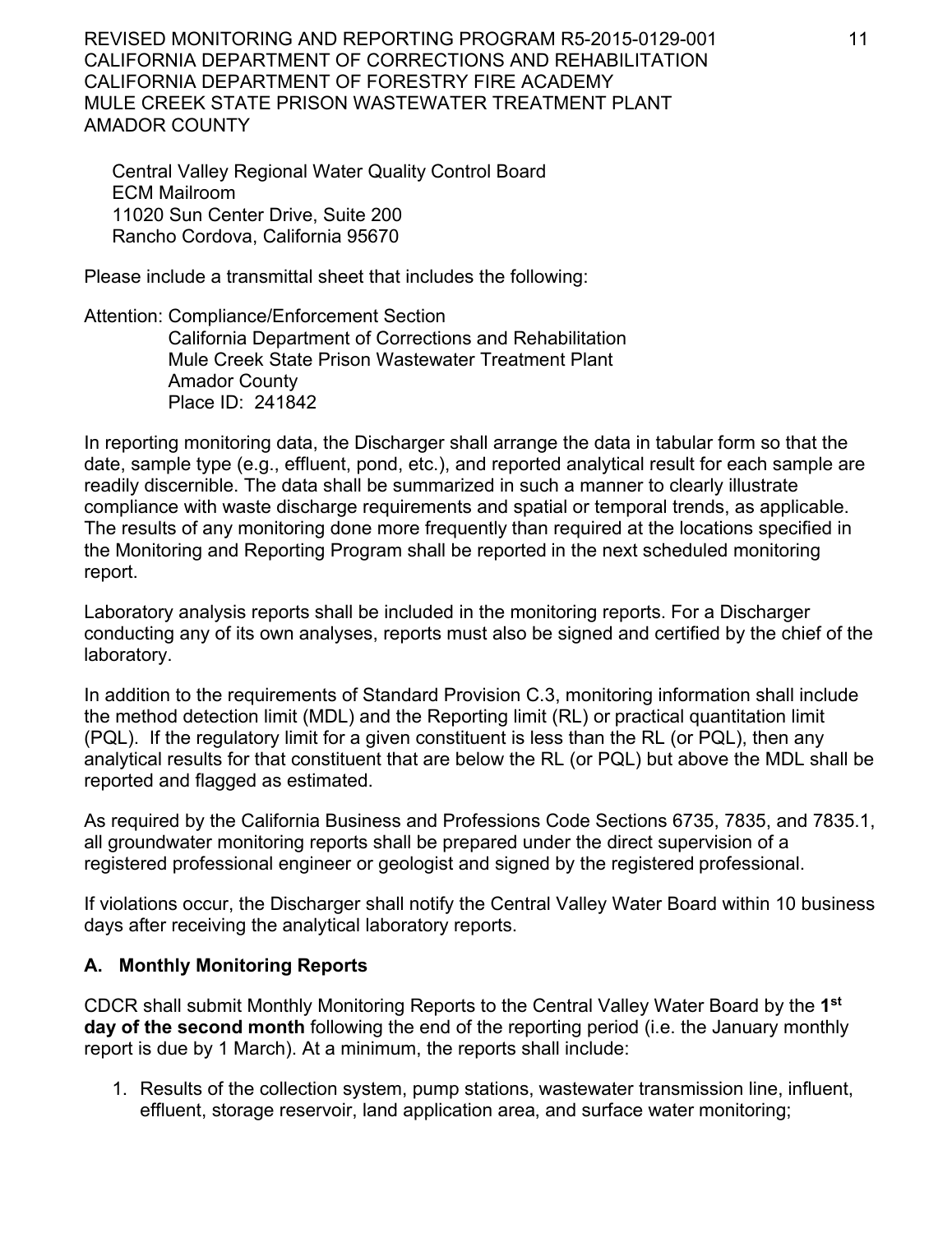REVISED MONITORING AND REPORTING PROGRAM R5-2015-0129-001 12 CALIFORNIA DEPARTMENT OF CORRECTIONS AND REHABILITATION CALIFORNIA DEPARTMENT OF FORESTRY FIRE ACADEMY MULE CREEK STATE PRISON WASTEWATER TREATMENT PLANT AMADOR COUNTY

- 2. Copies of inspection log entries for all facilities, collection systems, and wastewater transmission pipelines described herein;
- 3. A comparison of the monitoring data to the discharge specifications and an explanation of any violation of those requirements. Data shall be presented in tabular format.
- 4. Copies of laboratory analytical report(s); and
- 5. A calibration log verifying calibration of all handheld monitoring instruments and devices used to comply with the prescribed monitoring program.

## **B. Quarterly Monitoring Reports**

CDCR shall establish a quarterly sampling schedule for groundwater monitoring such that samples are obtained approximately every three months. Quarterly monitoring reports shall be submitted to the Board by the **1st day of the second month after the quarter** (i.e. the January-March quarter is due by May 1st) each year. The Quarterly Report shall include the following:

- 1. Results of groundwater monitoring;
- 2. A narrative description of all preparatory, monitoring, sampling, and sample handling for groundwater monitoring. The narrative shall be sufficiently detailed to verify compliance with the WDRs, this MRP, and the Standard Provisions and Reporting Requirements. The narrative shall be supported by field logs for each well documenting depth to groundwater; parameters measured before, during, and after purging; method of purging; calculation of casing volume; and total volume of water purged; sample preparation (e.g., filtering); and sample preservation.
- 3. Calculation of groundwater elevations, an assessment of groundwater flow direction and gradient on the date of measurement, comparison of previous flow direction and gradient data, and discussion of seasonal trends if any;
- 4. A narrative discussion of the analytical results for all groundwater locations monitored including spatial and temporal tends, with reference to summary data tables, graphs, and appended analytical reports (as applicable);
- 5. A comparison of monitoring data to the groundwater limitations and an explanation of any violation of those requirements;
- 6. Summary data tables of historical and current water table elevations and analytical results;
- 7. A scaled map showing relevant structures and features of the facility, the locations of monitoring wells and any other sampling stations, and groundwater elevation contours referenced to mean sea level datum;
- 8. Copies of laboratory analytical report(s) for groundwater monitoring.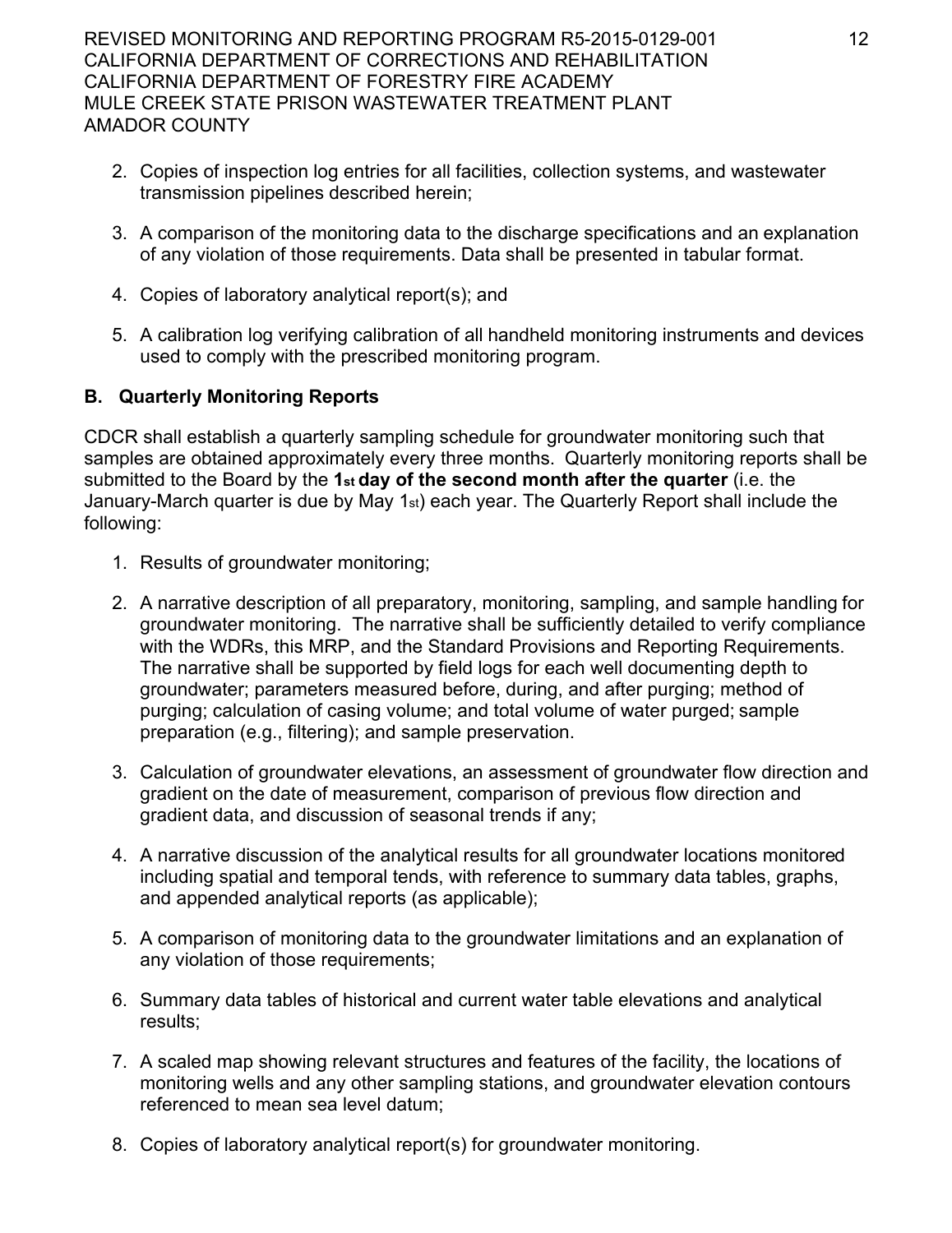REVISED MONITORING AND REPORTING PROGRAM R5-2015-0129-001 13 CALIFORNIA DEPARTMENT OF CORRECTIONS AND REHABILITATION CALIFORNIA DEPARTMENT OF FORESTRY FIRE ACADEMY MULE CREEK STATE PRISON WASTEWATER TREATMENT PLANT AMADOR COUNTY

# **C. Annual Monitoring Reports**

CDCR shall submit an Annual Monitoring Report to the Central Valley Water Board by **1 February** of each year. This report shall be submitted separately from monthly and quarterly monitoring reports. The Annual Report shall include the following:

The annual total influent flow and average dry weather influent flow for the year; and a comparison of these results to the flow limitations of this Order;

- 1. Summary of the monthly and annual total effluent flow discharged to the LAAs and the Ione Tertiary Treatment Plant.
- 2. Annual Volatile Organic Compound Monitoring Data and Treatment Analysis, which shall include a data summary for all VOCs monitoring for influent, effluent, reservoir, and groundwater and analysis.
- 3. An evaluation of the wastewater quality and comparison to the groundwater quality. Determination of whether the results reveal a previously unidentified threat to water quality or indicate a change in waste character such that the discharge poses a threat to water quality. This shall be determined by comparing the annual average concentration of the effluent quality during the calendar year to the corresponding concentration of the groundwater.
- 4. A digital database (Microsoft Excel) containing historic groundwater, influent and effluent data;
- 5. Concentration vs. time graphs for each monitored constituent using all historic groundwater monitoring data. Each graph shall show the background groundwater concentration range and the Groundwater Limitation as horizontal lines at the applicable concentration;
- 6. An evaluation of the groundwater quality beneath the site and determination of Compliance with Groundwater Limitations of the WDRs based on statistical analysis for each constituent monitored for each downgradient well. Include all calculations and data input/analysis tables derived from use of statistical software as applicable;
- 7. A discussion of compliance and the corrective action taken, as well as any planned or proposed actions needed to bring the discharge into full compliance with the waste discharge requirements.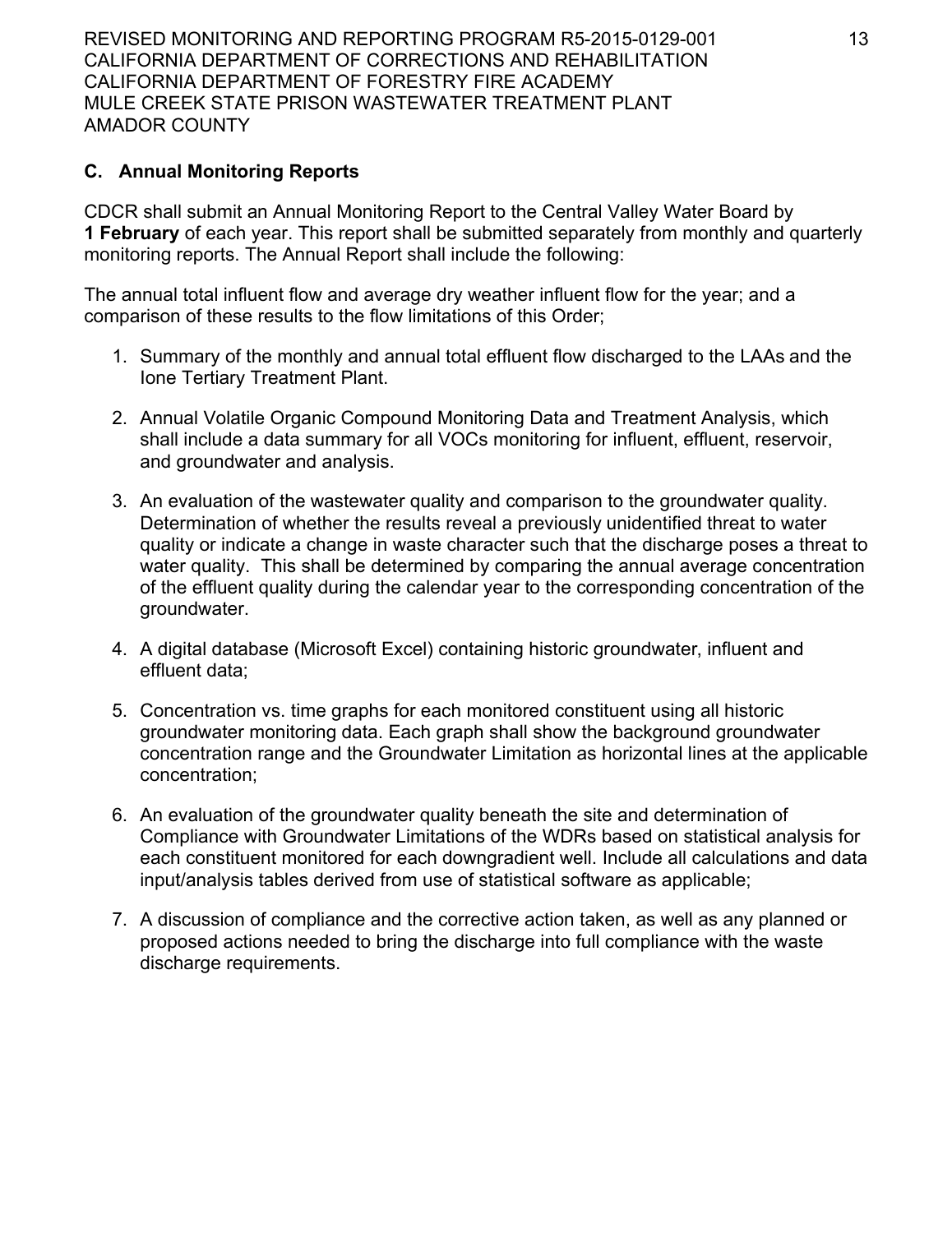REVISED MONITORING AND REPORTING PROGRAM R5-2015-0129-001 14 CALIFORNIA DEPARTMENT OF CORRECTIONS AND REHABILITATION CALIFORNIA DEPARTMENT OF FORESTRY FIRE ACADEMY MULE CREEK STATE PRISON WASTEWATER TREATMENT PLANT AMADOR COUNTY

- 8. A discussion of the following:
	- a. Waste constituent reduction efforts implemented in accordance with any required workplan;
	- b. Other treatment or control measures implemented during the calendar year either voluntarily or pursuant to the WDRs, this MRP, or any other Order;
	- c. Based on monitoring data, an evaluation of the effectiveness of the treatment or control measures implemented to date.
- 9. A discussion of any data gaps and potential deficiencies or redundancies in the monitoring system or reporting program.
- 10. A forecast of influent flows predicted for the next year.
- 11. Summary of information on the disposal of sludge and/or solid waste, including the quantity, disposal locations and dates, and the hauler names; and
- 12. Monitoring equipment maintenance and calibration records, as described in Standard Provision C.4.

## **D. State Water Board Volumetric Annual Reporting**

Per [State Water Resources Control Board's Water Quality Control Policy](https://www.waterboards.ca.gov/water_issues/programs/water_recycling_policy/)

(https:/[/www.waterbo](http://www.waterboards.ca.gov/water_issues/programs/water_recycling_policy/))a[rds.ca.gov/water\\_issues/programs/water\\_recycling\\_policy/\),](http://www.waterboards.ca.gov/water_issues/programs/water_recycling_policy/)) amended in December 2018, dischargers of treated wastewater and recycled waterare required to report annually monthly volumes of influent, wastewater produced, and effluent, including treatment level and discharge type. The Discharger shall submit an annual report to the State Water Board by **April 30 of each calendar year** furnished with the information detailed below. The Discharger must submit thisannual report containing monthly data in electronic format via the State Water Board's Internet [GeoTracker](http://geotracker.waterboards.ca.gov/) system [\(http://geotracker.waterboards.ca.gov/\).](http://geotracker.waterboards.ca.gov/)) Required data shall be submitted to the GeoTracker database under a site-specificglobal identification number. Any data will be made publicly accessible as machinereadable datasets. The Discharger must report all applicable items listed below:

- 1. **Influent.** Monthly volume of wastewater collected and treated by the wastewater treatment plant.
- 2. **Production.** Monthly volume of wastewater treated, specifying level of treatment.
- 3. **Discharge.** Monthly volume of treated wastewater discharged to land, where beneficial use is not taking place, including evaporation or percolation ponds, overland flow, or spray irrigation disposal, excluding pasture of fields with harvested grounds.
- 4. **Reuse.** Monthly volume of recycled water distributed.
- 5. **Reuse Categories.** Annual volume of treated wastewater distributed for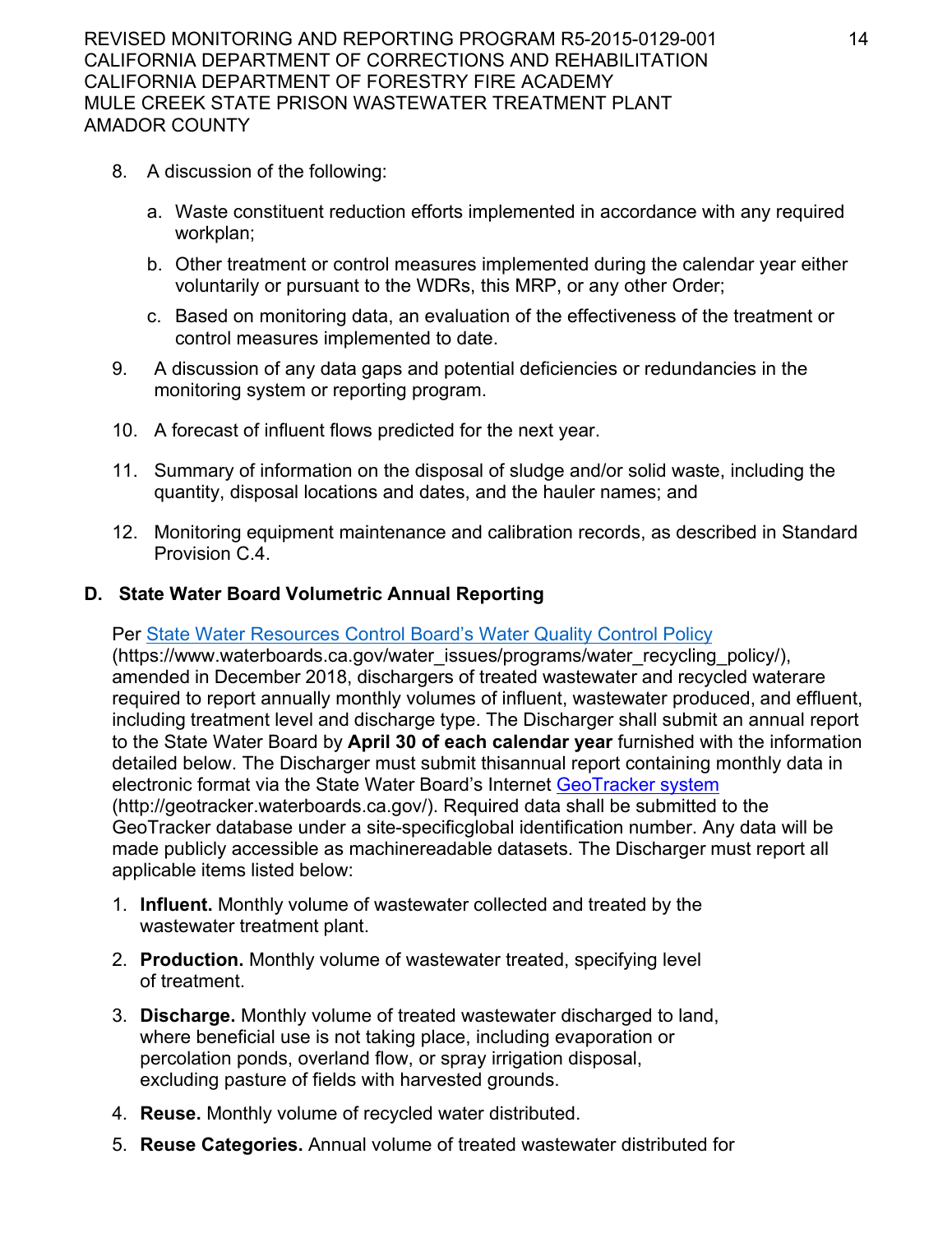REVISED MONITORING AND REPORTING PROGRAM R5-2015-0129-001 15 CALIFORNIA DEPARTMENT OF CORRECTIONS AND REHABILITATION CALIFORNIA DEPARTMENT OF FORESTRY FIRE ACADEMY MULE CREEK STATE PRISON WASTEWATER TREATMENT PLANT AMADOR COUNTY

beneficial use in compliance with California Code of Regulations, Title 22 in each of the use categories listed below:

- a. Agricultural irrigation: pasture or crop irrigation.
- b. Landscape irrigation: irrigation of parks, greenbelts, and playgrounds; school yards; athletic fields; cemeteries; residential landscaping, common areas; commercial landscaping; industrial landscaping; and freeway, highway, and street landscaping.
- c. Golf course irrigation: irrigation of golf courses, including water used to maintain aesthetic impoundments within golf courses.
- d. Commercial application: commercial facilities, business use (such as laundries and office buildings), car washes, retail nurseries, and appurtenant landscaping that is not separately metered.
- e. Industrial application: manufacturing facilities, cooling towers, process water, and appurtenant landscaping that is not separately metered.
- f. Geothermal energy production: augmentation of geothermal fields.
- g. Other non-potable uses: including but not limited to dust control, flushing sewers, fire protection, fill stations, snow making, and recreational impoundments.
- h. Groundwater recharge: the planned use of recycled water for replenishment of a groundwater basin or an aquifer that has been designated as a source of water supply for a public water system. Includes surface or subsurface application, except for seawater intrusion barrier use.
- i. Reservoir water augmentation: the planned placement of recycled water into a raw surface water reservoir used as a source of domestic drinking water supply for a public water system, as defined in section 116275 of the Health and Safety Code, or into a constructed system conveying water to such a reservoir (Water Code § 13561).
- j. Raw water augmentation: the planned placement of recycled water into a system of pipelines or aqueducts that deliver raw water to a drinking water treatment plant that provides water to a public water system as defined in section 116275 of the Health and Safety Code (Water Code§ 13561).
- k. Other potable uses: both indirect and direct potable reuse other than for groundwater recharge, seawater intrusion barrier, reservoir water augmentation, or raw water augmentation.

A letter transmitting the monitoring reports shall accompany each report. The letter shall report violations found during the reporting period, and actions taken or planned to correct the violations and prevent future violations. The transmittal letter shall contain the following penalty of perjury statement and shall be signed by the Discharger or the Discharger's authorized agent:

*"I certify under penalty of law that I have personally examined and am familiarwith the information submitted in this document and all attachments*